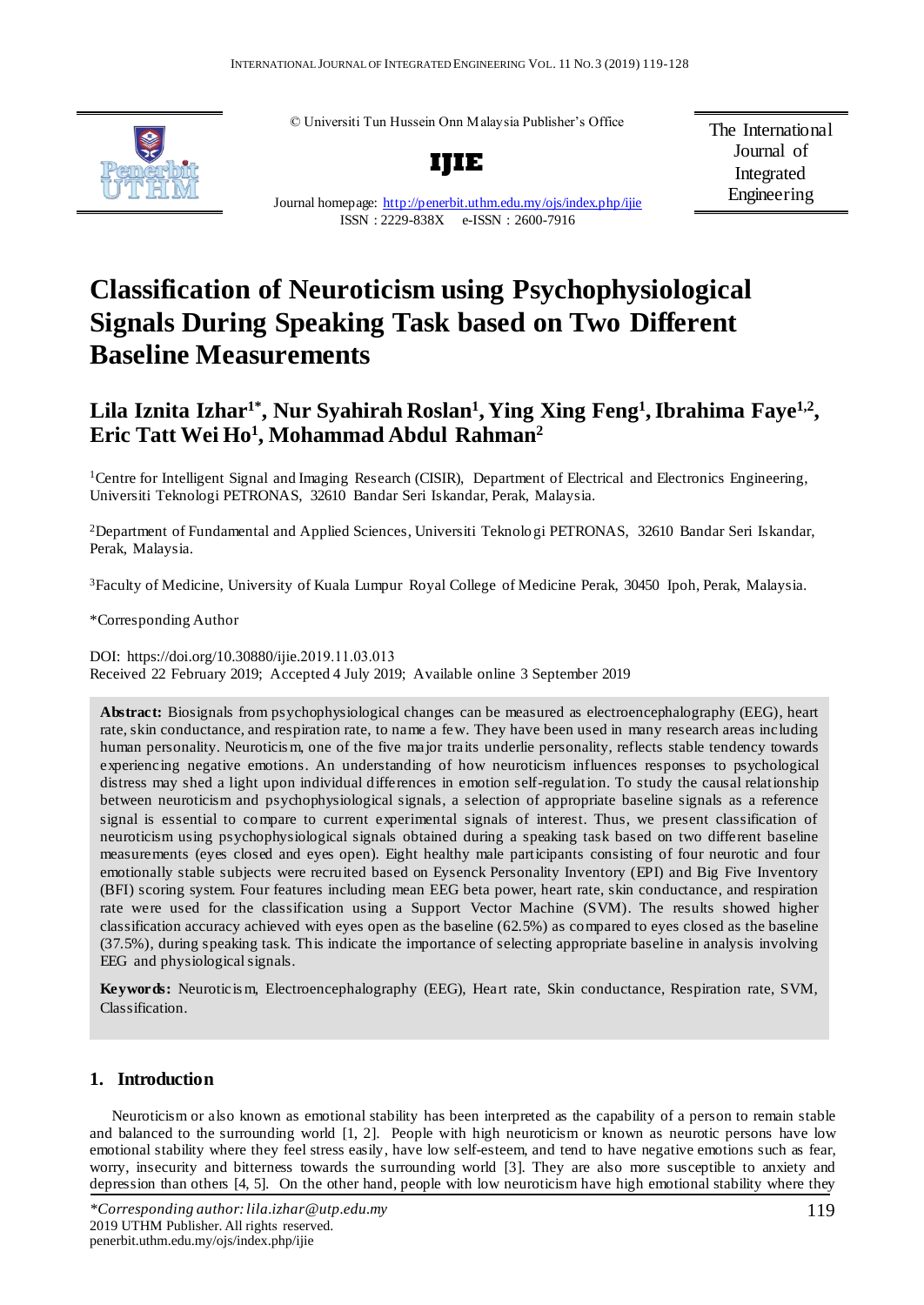have high self-esteem and tend to experience positive emotions such as happy, gratitude, and serenity. Furthermore, it has been discovered that neuroticism has a negative correlation with mindfulness (i.e., paying attention to the present moment without judgement), where a person with high level of neuroticis m has low level of mindfulness, and vice versa [6].

There were studies that investigated the relationship between the Big Five personality traits and health including mental health [7, 8]. For instance, in a study on Han Chinese women, neuroticism was found to be a risk factor for major depressive disorder (MDD) which was found to be consistent with the finding based on populations in the West [9]. They mentioned that the level of neuroticism was strongly correlated with the lifetime prevalence of MDD and a greater level of neuroticism increased the probability of comorbid disorders in those with MDD. In addition, it was also found that neuroticism increased the risk of schizophrenia and contributed to the risk of psychotic symptoms [10, 11]. Other than mental illnesses, there were studies that found neuroticism to have a positive association with several illnesses such as cancer [12, 13] and mortality [14]. However, the correlation between neuroticism and health status is remain unclear [15], in which there were studies mentioned neuroticism to be not associated with the risk of death [16, 17] and cancer [18]. Since neurotic people have a tendency to have negative emotions such as misery, apprehension, and mood swings, they could easily slip into unhealthy lifestyles [19]. These unhealthy lifestyles can lead to the health issues, such as depression in neurotic people.

In addition to health, personality traits were also discovered to influence physiological signals such as brain electrical activities (electroencephalography or EEG signals), heart-beat rate (electrocardiogram or ECG/EKG signals), skin conductance (electrodermal activity or EDA signals), respiratory rate and content (capnogram), and muscle current (electromyography or EMG signals) [20-22]. As we all know, our body generates physiological signals during the functioning of various physiological systems. These physiological signals consist of information that could be taken from the signals to be used in identifying and monitoring the state of the functioning of these physiological systems. For example, the skin conductance readings could be one of the criteria for demonstrating emotional responses and cognitive activities [23], in which some people tend to be sweating when feeling nervous or under tense conditions (that represents conductivity of our skin) [24].

To the best of our knowledge, there were studies found high correlation between neuroticis m and physiological signals [22, 25], but, the relationship between neuroticism and the physiological signals associated with speaking task has not been properly investigated. In this study, the speaking task was chosen as a proxy in our investigation on the changes in psychophysiological signals during social interaction among neurotic and emotionally stable subjects. Initially, we investigated the changes in physiological signals such as the skin conductance, heart rate, and respiration rate, or known as peripheral signals, during speaking tasks, for both neurotic and emotionally stable subjects [26]. This paper extends the study by including analysis on brain signals (i.e. EEG beta power) and performing classification on all the physiological signals obtained (skin conductance, heart rate, and respiration rate), including the brain signals (EEG beta power) in our investigation on the appropriate baseline signal for classification of neuroticis m during speaking task. A selection for an appropriate baseline depending on the problem being addressed is of paramount importance since baselines have EEG signals differing in topography as well as power levels [27]. For instance, Barry et al. mentioned that apart from EEG power, eyes closed and eyes open conditions also produce different skin conductance [28]. Because of these differences, a selection of baseline measurement must be considered. The findings from this study can serve as a guideline for further studies in neuroticism.

#### **2. Methodology**

In this study, investigation based on EEG and physiological/peripheral signals was carried out using data acquired from our preliminary study [26] which was mainly focusing on changes in peripheral signals alone to investigate neuroticism in regard to social interaction. The details of this study including the subjects, experimental tasks, procedures involved, and the data analysis are provided in this section.

#### **2.1 Participants**

Twenty-eight right-handed male students of Universiti Teknologi PETRONAS (UTP) with normal or corrected-tonormal vision and normal hearing volunteered to participate in this study. Their ages were between 18 to 21 years old. The neuroticism levels of all volunteers were measured by two personality tests, which are the Big Five Inventory (BFI) and Eysenck's Personality Inventory (EPI). Seventeen volunteers were excluded due to their scores in two personality tests were contradicted or they had intermediate scores (50%) of neuroticism personality. Only eleven volunteers fulfilled the requirement to be included in this study. Seven of these subjects scored low in neuroticism hence considered as emotionally stable subjects and the other 4 scored high in neuroticism hence considered as neurotic subjects (emotionally unstable). In order to conduct an unbiased study, four stable subjects were selected randomly from the seven to be included in the study as we have only four neurotic subjects. The mean age of these eight subjects was 19.50  $\pm$  0.76. The mean neuroticism score of BFI and EPI for stable subjects were 1.81  $\pm$  0.33 and 5.5  $\pm$  1.29 respectively, while for neurotic subjects,  $3.81 \pm 0.43$  and  $18.25 \pm 1.26$ , respectively.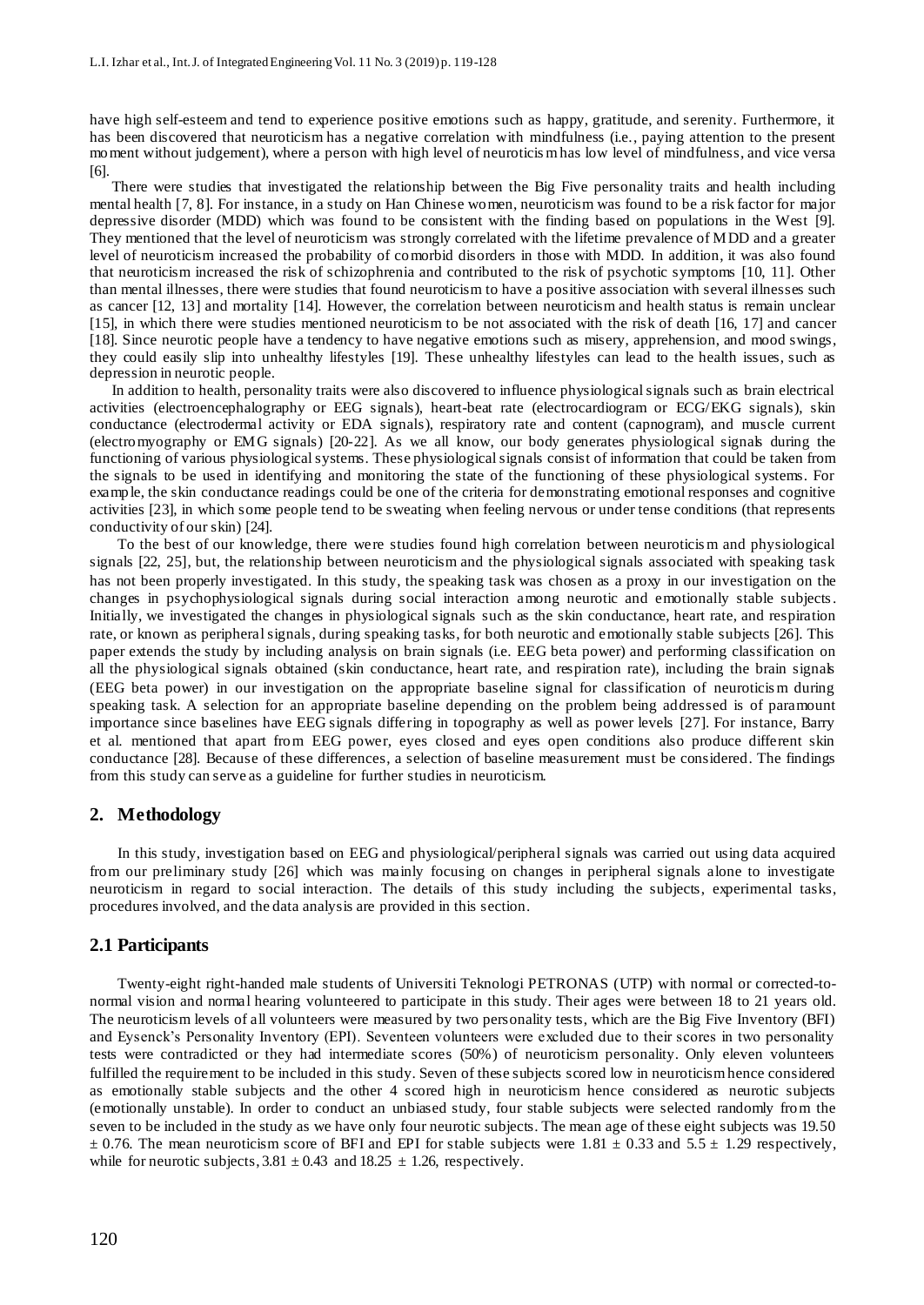All subjects were ensured to be free from any drugs or medication for at least 7 days before the experiment, not suffering from, or having family histories related to cognitive disorders, and not experiencing chronic mental stress or adverse psychology states. They gave informed consent and were recompensed for their participation. This study was approved by the Ethics Coordination Committee of the Universiti Teknologi PETRONAS, and by the Medical Research Ethics Committee of University of Kuala Lumpur Royal College of Medicine Perak, Malaysia.

## **2.2 Experimental task: A speaking task**

As presented in [26], during the speaking task, subjects were seated in front of an inquirer (see Fig.1). The inquirer was a total stranger to the participants. Speaking task with an unfamiliar person was chosen as it is known to be able to cause stress and or distress and social anxiety. This task can be more challenging for the neurotic subjects. In this task, two general questions which were not related to academic will be asked by the inquirer to the subjects, one question at a time. Subjects were given two minutes to answer each question spontaneously (see Fig.2). Once the time is over, subjects need to stop answering immediately.







**Fig. 2 - Experimental timeline for this study which consists of two baseline measurements and a speaking task.**

#### **2.3 Procedure**

In this study, all subjects performed the experiment individually. Initially, the subjects were briefed about the entire experiment. Then, they were seated on a comfortable chair in a partially sound-attenuated room. Following that, the EEG and other physiological measurement devices were set up; EEG caps, skin conductance sensors, respiration sensors, and blood volume pressure (BVP) sensors (see Fig. 1). In this study, BVP sensors were used to monitor and measure the heart rate of the subjects. After experimental set up completed, the subjects underwent the first task which was the baseline measurement session; 5-minute eyes closed and 5-minute eyes open sessions (see Fig. 2). During the eyes closed session, the subjects were asked to close their eyes and were not allowed to sleep, while during the eyes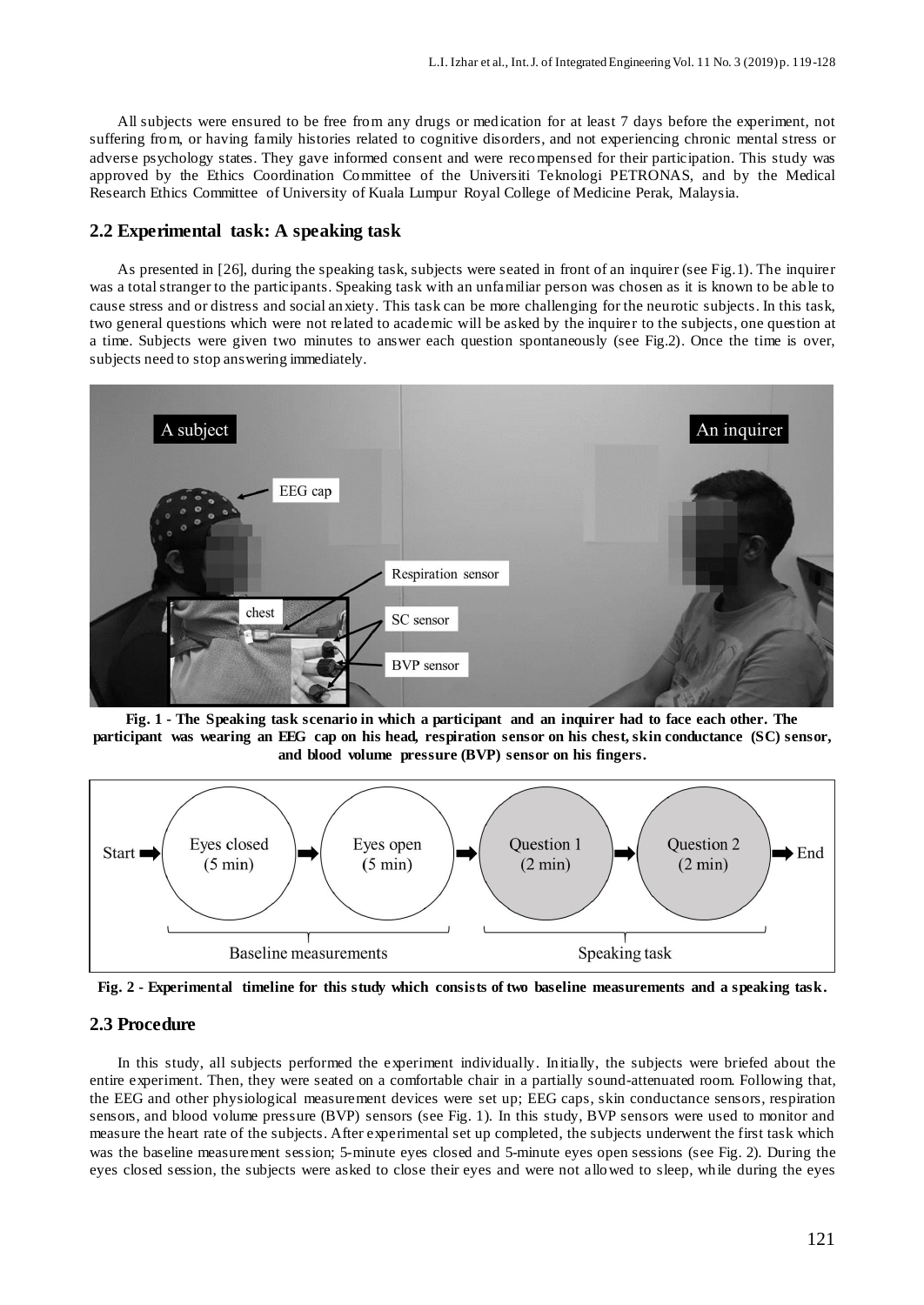open session, they were required to look at a point and stay focus. Once the baseline measurement sessions completed, the subjects were required to sit facing the inquirer to perform the speaking task. The subjects were notified at the end of the experiment that all questions asked by the inquirer should be remained private and confidential. This instruction was crucial in order to prevent other potential subjects for the study from getting information about the questions asked as to avoid them from preparing their answers for the speaking task.

#### **2.4 Physiological data analysis**

#### **2.4.1 Electroencephalography (EEG)**

For EEG recordings, 32 channels eegoTM sports system (ANT Neuro, Netherlands) with Ag/AgCl scalp electrodes arranged based on the International 10-10 System was used in this study. For a reference electrode, CPz electrode was selected. All electrodes impedances were kept below 10 kΩ and the EEG signals were digitized at the 512 Hz sampling rate.

The recorded EEG data were preprocessed using BESA Research 6.0 [\(www.besa.de\)](http://www.besa.de/) for artifacts correction. These EEG data were filtered using IIR band pass filter of 0.53 – 48 Hz. Eye artifacts (movements, and blinks), and muscles movements were corrected using Berg & Scherg method [29] implemented in the BESA software. Then, the cleaned EEG data were exported to MATLAB for power spectral analysis.

For power spectral analysis, Fast Fourier Transform (FFT) with Hanning window was employed to 512 samples with 50% overlap between successive 2−second segments (1024 points) for estimating power of EEG signals. For this study, EEG beta power during the baseline measurements and speaking task at the frontal region (FP1, FPz, FP2, F7, F3, Fz, F4, F8) were measured and extracted for standard frequency of 13 – 30 Hz. The extracted EEG beta power were averaged within all electrodes at the frontal region and then averaged within the subjects. For the speaking task, the extracted EEG beta power were averaged within the questions in the speaking task. Standard errors for EEG beta power were then measured for baseline measurements and the speaking task.

#### **2.4.2 Skin conductance, heart rate, and respiration rate**

Other than EEG, peripheral signals such as skin conductance, heart rate, and respiration rate were also observed and recorded during the baseline measurements and the speaking task. All these peripheral signals were recorded simultaneously by using FlexComp Infiniti encoder with Biograph Infiniti software by Thought Technology Ltd. (http://thoughttechnology.com/). The skin conductance and respiration rate were recorded with a sampling rate of 256 samples/second, while heart rate was recorded with a sampling rate of 2048 samples/seconds. The statistical data of all the subjects were analyzed using custom software written in the BioGraph Infiniti Software. The mean and standard deviation of all peripheral signals for all subjects were extracted and measured (see Table 1). The unit for skin conductance response or commonly known as electrodermal response is microsiemens ( $\mu$ S). As mentioned in Section 2.3, the BVP sensors were used to measure the heart rate of all subjects. The BVP sensor measured the heart rate (beats per minute) by referring to the volume of blood that passes through the tissues in a localized area with each beat (pulse) of the heart. On the other hand, the respiration/respiratory rate is the rate at which breathing occurs. The readings of respiration rate were recorded by counting the number of times the chest rises or falls per minute and the unit for the respiration rate is breaths per minute.

For analysing the data, the mean of all peripheral signals for each participant were measured for a duration of 5 minutes for eyes closed and eyes open respectively, and 2 minutes for each question in the speaking task. The obtained mean of the peripheral signals of stable and neurotic subjects were then averaged within stable and neurotic subjects, respectively, and the standard error of each peripheral signals was calculated. For the speaking task, the mean for all questions were averaged within the questions to represent the task and the standard errors for all peripheral signals were measured.

#### **2.5 Classification: Support vector machines**

As mentioned, the physiological data of neurotic and stable subjects will be used in the classification of neuroticism based on two diefferent baseline measurements (eyes closed and eyes open) as references. First, all physiological data of neurotic and stable subjects were divided into two categories which are experimental data relative to (a) eyes closed and (b) eyes open as baselines. The physiological data of the experimental task relative to baseline, A*ER*, were calculated by using a method in [30] as given in the Eq. (1).

$$
A_{ER} = \frac{(A_E - A_R)}{A_R} \tag{1}
$$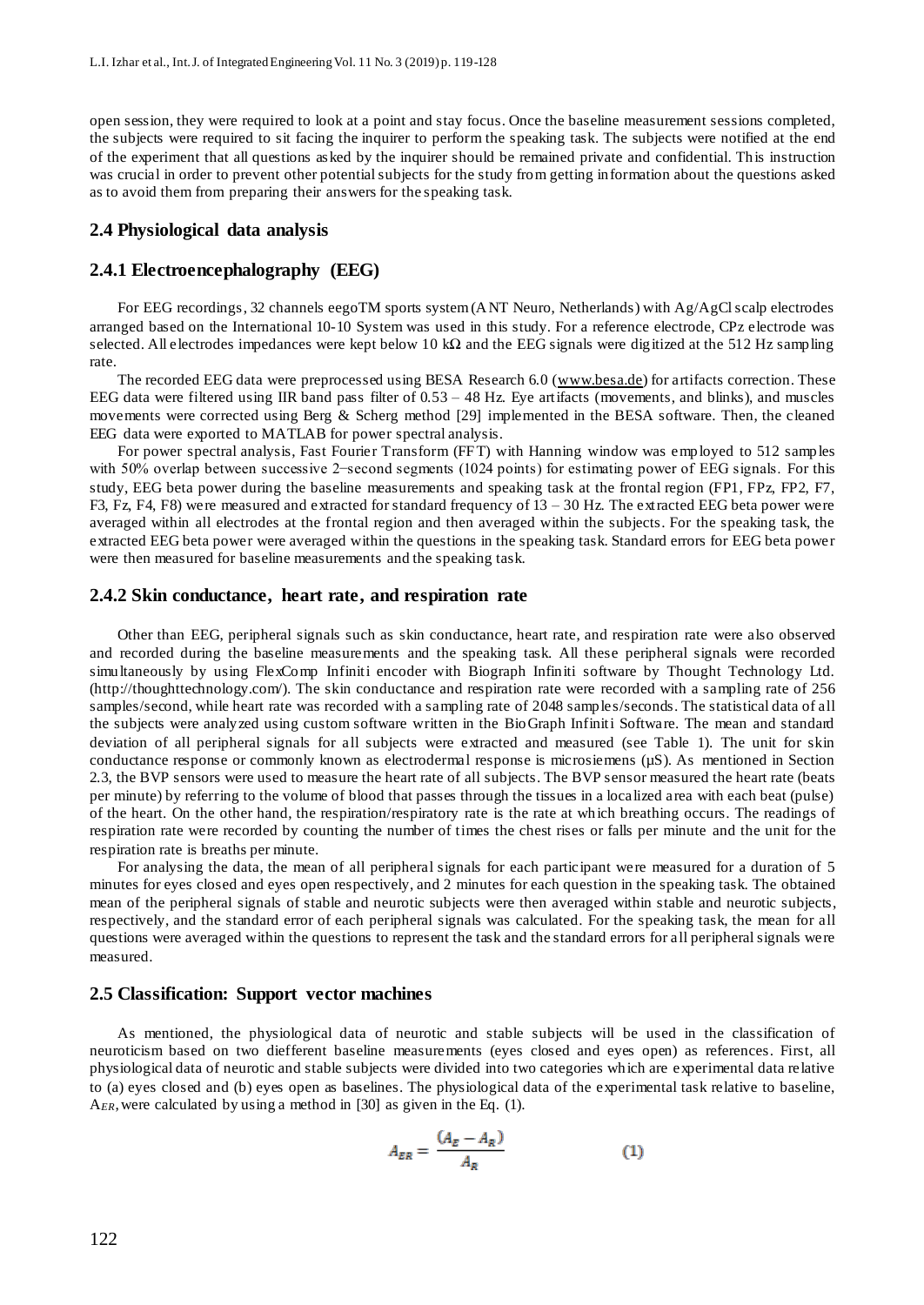where  $A_E$  is the physiological data during the experimental task (in this case speaking task data),  $A_R$  is the physiological data during baseline measurement (i.e., reference). Then, the classification of neuroticism using A<sub>ER</sub> (i.e. EEG beta power, heart rate, skin conductance, and respiration rate) was performed using a supervised machine learning algorithm namely the support vector machines (SVM) implemented in Classification Learner App in MATLAB as used by [31]. The main approach of SVM is to transform input data into a higher dimensional space by means of a mathematical function or known as kernel function, prior to construction of an optimal separating hyperplane between data classes in the transformed space [32]. The are many types of kernel functions that can be used with SVM such as Linear, Quadratic, Cubic, Fine Gaussian, Medium Gaussian and Coarse Gaussian functions. In this paper, we performed the classification with all the kernel functions described earlier. Furthermore, as we can only consider data from eight subjects (4 neurotics, 4 non-neurotics), we also employed cross-validation to overcome overfitting, whereby the physiological data were divided into 4 subgroups using 4-folds cross-validation. We trained the algorithm on 3 subgroups and took the remaining subgroup/fold as our test data set. This process was repeated 4 times until each fold was used 3 times for training and once for testing. In overcoming the overfitting issue, the cross validation technique helps in selecting the optimal parameters of SVM [33]. The SVM performances were assessed by measuring its accuracy as given in Eq. (2).

$$
Accuracy = 100 \times \frac{TP + TN}{TF + FP + TN + FN}
$$
 (2)

where TP, FP, TN, and FN are the true positives, false positives, true negatives, and false negatives, respectively [32, 34]. In our case, we computed 3 trials of SVM classification for each baseline measurement to check for the consistency of its accuracy.

## **3. Results and Discussion**

As mentioned, the mean of EEG beta power and the peripheral signals (i.e., heart rate, skin conductance and respiration rate) of neurotic and emotionally stable subjects were extracted from the 5-minute eyes closed, the 5-minute eyes open and the 4 minutes of speaking task (2 minutes/question). These EEG and physiological signals during two baseline measurements (i.e., eyes closed and eyes open) and the speaking task were analyzed and compared between neurotic and stable subjects (see Table 1 and Figure 3). The physiological data of experimental task relative to two different baseline measurements were subsequently measured and used for the classification study (see Figure 4).

|                                |                      | Mean $\pm$ Standard Deviation |                   |
|--------------------------------|----------------------|-------------------------------|-------------------|
|                                |                      | <b>Stable</b>                 | <b>Neurotic</b>   |
| EEG beta power $(\mu V^2)$     | Eyes closed          | $0.49 \pm 0.26$               | $0.46 \pm 0.13$   |
|                                | Eyes open            | $0.42 \pm 0.24$               | $0.95 \pm 0.56$   |
|                                | <b>Speaking task</b> | $0.83 \pm 0.34$               | $1.09 \pm 0.68$   |
| Skin conductance $(\mu S)$     | Eves closed          | $2.83 \pm 2.23$               | $8.70 \pm 5.64$   |
|                                | Eyes open            | $4.21 \pm 2.88$               | $10.54 \pm 6.98$  |
|                                | <b>Speaking task</b> | $9.34 \pm 4.49$               | $15.39 \pm 7.89$  |
| Heart rate (beats/min)         | Eyes closed          | $68.35 \pm 3.96$              | $70.13 \pm 18.48$ |
|                                | Eyes open            | $68.73 + 4.59$                | $69.36 \pm 19.66$ |
|                                | <b>Speaking task</b> | $83.52 \pm 2.86$              | $89.08 \pm 9.95$  |
| Respiration rate (breaths/min) | Eyes closed          | $14.19 \pm 1.79$              | $14.14 \pm 2.04$  |
|                                | Eyes open            | $15.31 \pm 2.38$              | $15.36 \pm 3.32$  |
|                                | Speaking task        | $11.92 \pm 1.20$              | $12.28 \pm 0.39$  |

**Table 1 - Mean and standard deviation of all physiological signals for stable and neurotic subjects**

Table 1 shows the results of all physiological signals for neurotic and stable subjects. As presented in Table 1, mean EEG beta power at the frontal region of all subjects during the speaking task were greater than that of both the baseline measurements. As EEG beta power is reported to represent active thinking especially at the frontal region [35-37], this may be the contributing factor that leads to the higher mean EEG beta power during speaking task. We can consider mean EEG beta power to be more dominant during the speaking task. It is also observed that during the speaking task, the mean EEG beta power of the neurotic subjects was greater than that of the emotionally stable subjects (see Fig.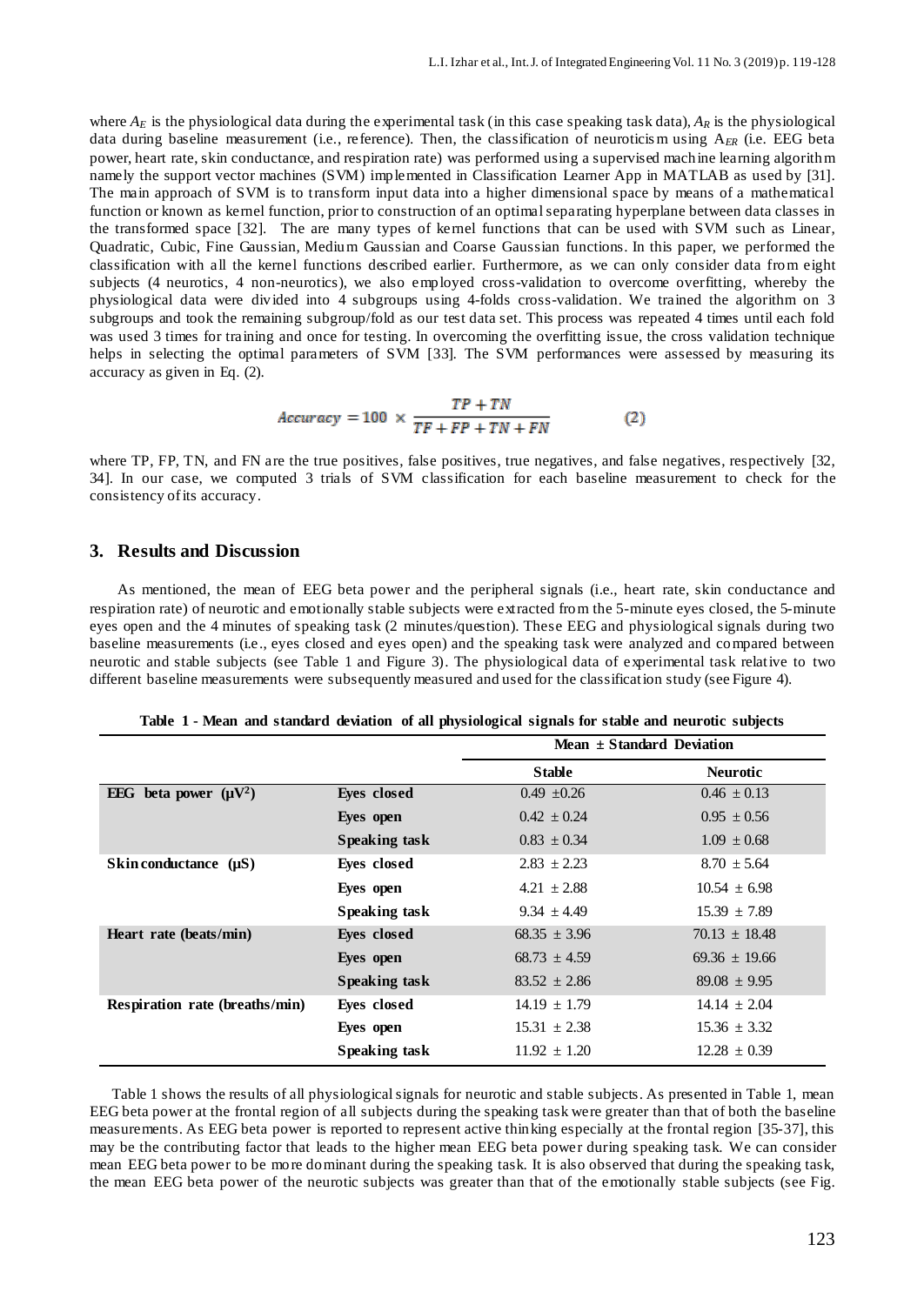3(a)). It is presumably due to the nature of neurotic subjects who tend to overthink [38]. Other than that, it could be due to the claim that individuals with high levels of neuroticis m tend to be more creative than individuals with low levels [39, 40]. But, since our study involved general questions during the speaking tas k and did not focus on creativity of the answers or ideas given, the results achieved were probably due to the neurotic subjects' busy mind of overthinking. This assumption was also made based on the mean EEG beta power of the neurotic subjects being greater during eyes open as compared to eyes closed, eventhough no cognitive task was involved during the eyes open session.



**Fig.** 3 **-** (a) Mean EEG beta power  $(\mu V^2)$ , (b) mean skin conductance  $(\mu S)$ , (c) mean heart rate (beats/min), (d) **mean respiration rate (breaths/min) of neurotic and stable subjects obtained during baseline measurements (eyes closed and eyes open) and the speaking task, respectively.**

As shown in Table 1, mean skin conductance computed for all subjects during the speaking task were greater than that of the baseline measurements. This may be due to the stress induced by the speaking task based on the fact that mental processes that take place during the speaking task were more intense than that during eyes closed and eyes open [41]. In addition, mean skin conductance of the neurotic subjects was found greater than that of the emotionally stable subjects during the speaking task. The element of having a stranger as the inquirer may induce more stress/distress to the neurotic subjects. Hence the greater mean skin conductance among the neurotic subjects during the speaking task was shown. This result is aligned to the tendency of a neurotic person towards negative emotions in contrast to an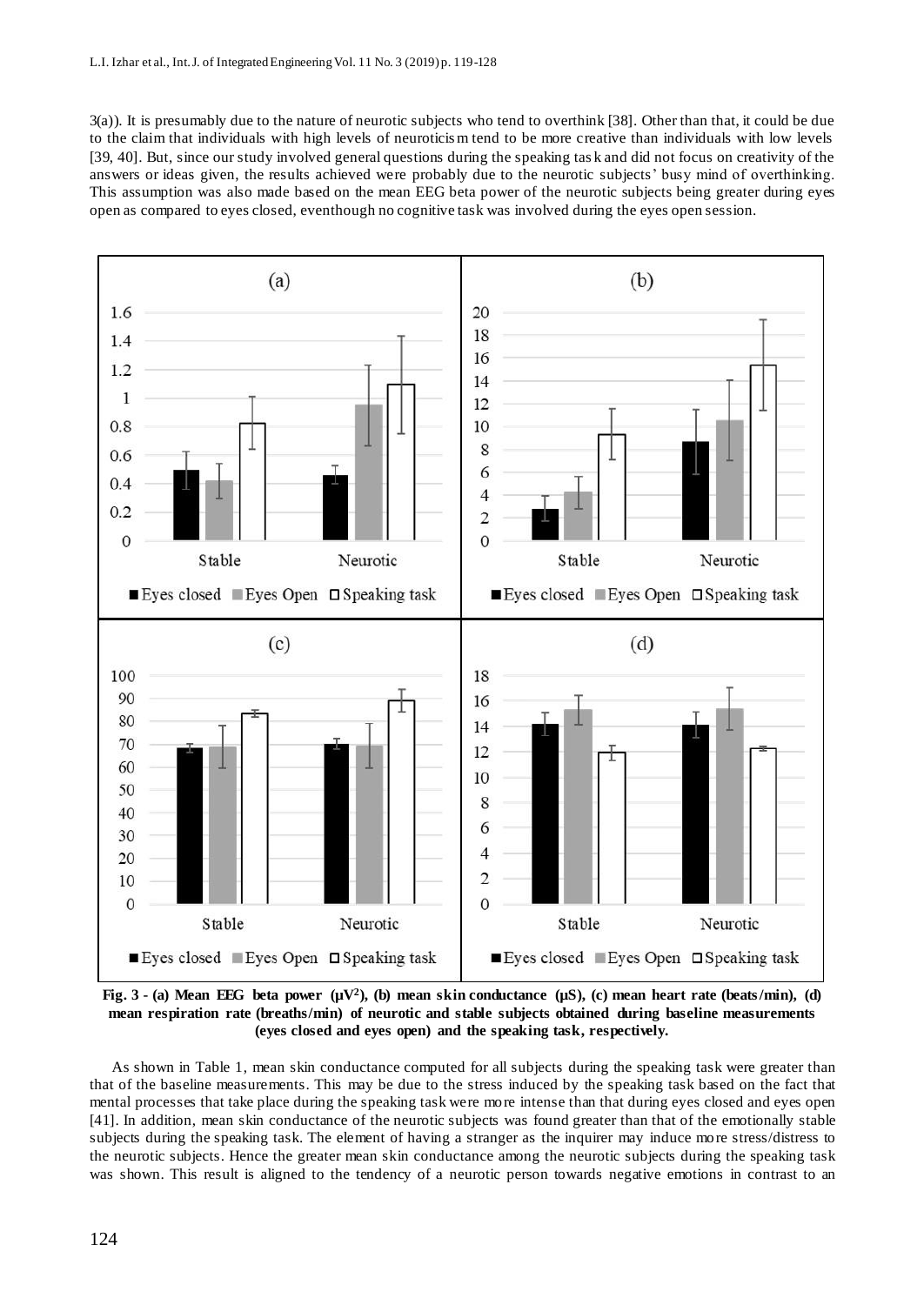emotionally stable person who is prone to experience positive vibes. It also reveals that individual reactions to stressful situations are important, as the reactions toward the situations have greater impact than the exposure to those stressful situations [42].

It is also observed that the neurotic subjects demonstrated greater mean skin conductance not only during the speaking task but also during the baseline measurements (see Fig.3 (b)) which is still greater than that of the emotionally stable subjects. These findings, particularly during eyes closed, were inconsistent with the findings of a previous study where low skin conductance was observed in neurotic subjects [22]. However, the authors assumed that the results were achieved as such due to the time given to prepare for the game (stimulus) which indirectly enables their emotionally stable subjects to be more mentally ready for the games as well as providing space to their neurotic subjects to minimize pressure from the game [22]. Since our subjects were not given any preparation time prior to the experiment, the results of skin conductance during the baseline measurements showed positive correlation with neuroticism. This indicates neuroticism can affect the skin conductance even when during baseline measurements provided the neurotic subjects are unaware of the setting of the experiment [43].

Similar to the trend in the mean EEG beta power and skin conductance outcomes, the mean heart rate during the speaking task was also greater than that of the baseline measurements for both the neurotic and the emotionally stable subjects (see Fig. 3(c)). Similarly, this was due to the stress induced by the speaking task with a stranger. Moreover, it was also found that the mean heart rate of the neurotic subjects was greater than that of the emotionally stable subjects during the speaking task (see Fig. 3(c)). This can be a result of the neurotic subjects experiencing some negative emotions like anxiety, particularly when they have to interact with strangers.

As illustrated in Fig.3(d), the respiration rates observed for both the emotionally stable and the neurotic subjects during both baseline measurements were within the average respiration rate for a healthy adult at rest (about 12 to 20 breaths per minute) [44, 45]. We also found that, regardless of personality traits, all subjects showed lower respiration rates during the speaking task as compared to eyes closed and eyes open (see Fig. 3(d)). This finding contradicts our expectation, particularly for the neurotic subjects. We anticipated to see an increase of respiration rate during the speaking task rather than a decrease among neurotic subjects who are known to have tendency to experience anxiety [46]. According to research on verbal articulation, the decrease in respiration rate during a speaking task is likely caused by the human capability to use extended exhalations for speech in order to prevent possible hyperventilation or over-oxygenation from multiple fast breathing cycles [47, 48]. Thus, as shown in Fig. 3(d), the decrease in respiration rate observed in both the stable and neurotic subjects during the speaking tasks are in agreement with the outcome of the verbal articulation studies. The extended exhalation is also reported to be able to assist in improving concentration, and reducing nervousness, anger, and anxiety. The results also showed that during the speaking task, the respiration rates of the neurotic subjects were slightly greater than that of the stable subjects. This is presumably caused by the neurotic subjects being more anxious to speak that has led to shorter extended exhalation than that of the stable subjects.



**Fig. 4 - Classification accuracy percentage of neuroticism during the speaking task based on (a) eyes closed and (b) eyes open of linear, quadratic, cubic, fine gaussian, medium gaussian, and coarse gaussion SVM for 3 trials based on physiological signals.**

As described in Section 2.5, SVM was used for the classification in this study. In this study, SVM was computed with 3 trials for both the baseline measurements, to check for the consistency of its accuracy in classifying between neurotic and emotionally stable person. As represented in Fig. 4(a), with eyes closed as the baseline, at each trial, the highest accuracy percentage of classification achieved was about 37.5%. On the other hand, with eyes open as the baseline, at each trial, the highest accuracy of about 62.5% was achieved for the classification (see Fig. 4(b)). These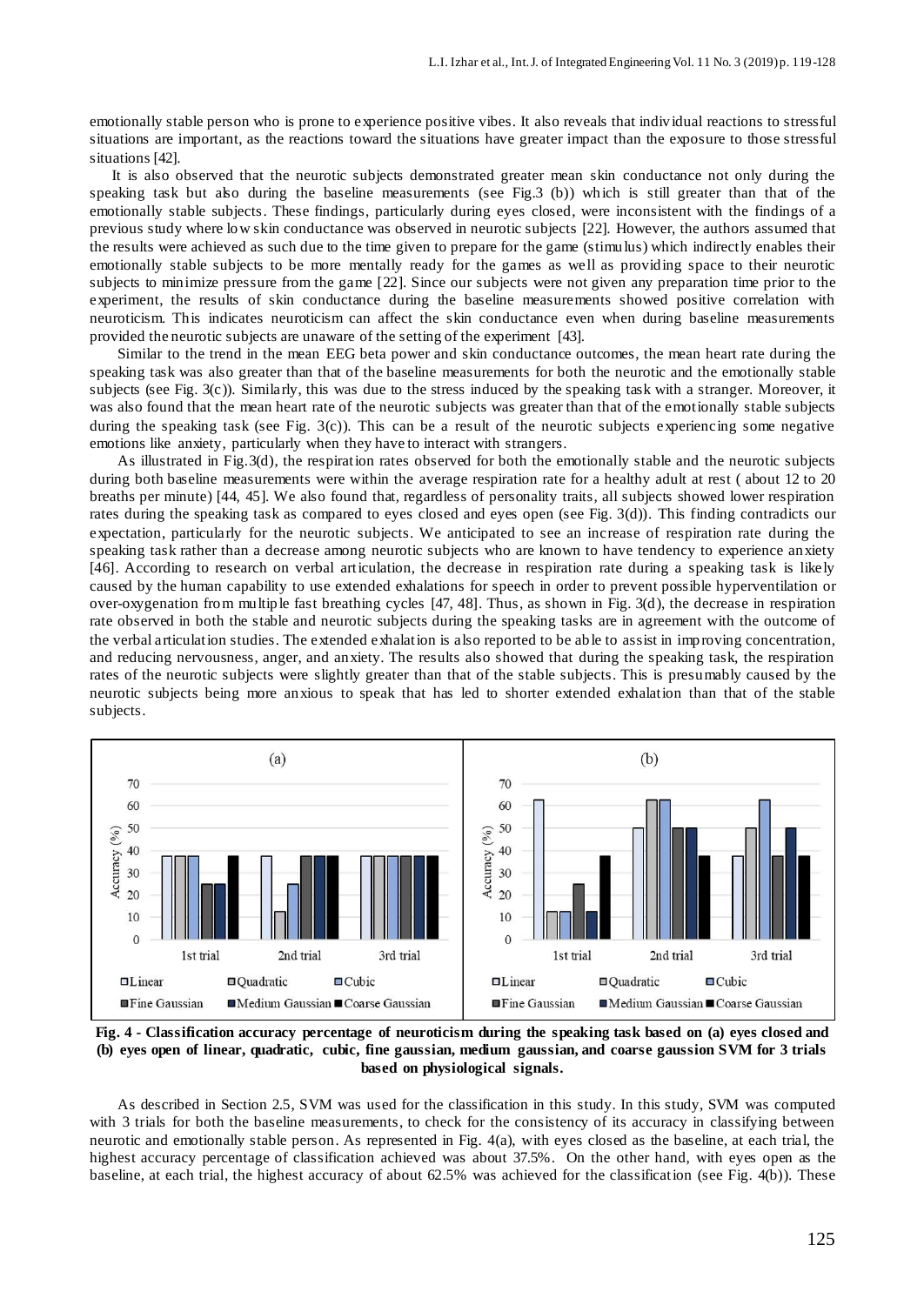results indicate that the baseline plays an important part in the classification using physiological data for neuroticis m during speaking task. However, since our sample size is small, to validate the obtained results, we need to increase our sample size. In addition, we should also consider examining more features and other classification techniques for validating these results. Furthermore, we can also implement statistical test with larger sample size to examine the significance of the results between neurotic and stable subjects.

## **4. Conclusion**

In this study, the classification between neurotic and emotionally stable subjects using four different physiological signals based on two different baseline measurements as reference signal was conducted using SVM. Although with only a small sample size, this study shows clearly that baseline measurements play a major role in an investigation involving physiological signals in which the classification accuracy of SVM was higher when eyes open (62.5%) was used as baseline as compared to eyes closed (37.5%). These results also suggest that the eyes open as a baseline measurement should be considered as the best reference signal in studies involving physiological signals, particularly in neuroticism related studies.

### **Acknowledgement**

This research was supported by the Malaysian Ministry of Higher Education (MOHE): FRGS Grant FRGS/1/2016/TK04/UTP/03/3 and Higher Institution Centre of Excellence (HICoE) Scheme (Ref No. 015MA0 -001). These supports are accepted with gratitude. We also thank Muhamad Hafiz Abd Latif, Rodney Petrus Balando ng and Azimah Ajam for their help in collecting physiological data.

## **References**

- [1] R. R. McCrae and P. T. Costa Jr, "Personality trait structure as a human universal," *American psychologist,*  vol. 52, p. 509, 1997.
- [2] T. A. Klimstra, W. Bleidorn, J. B. Asendorpf, M. A. G. van Aken, and J. J. A. Denissen, "Correlated change of Big Five personality traits across the lifespan: A search for determinants," *Journal of Research in Personality,*  vol. 47, pp. 768-777, 2013/12/01/ 2013.
- [3] D. K. Mroczek and D. M. Almeida, "The effect of daily stress, personality, and age on daily negative affect," *J Pers,* vol. 72, pp. 355-78, Apr 2004.
- [4] P. Muris, J. Roelofs, E. Rassin, I. Franken, and B. Mayer, "Mediating effects of rumination and worry on the links between neuroticism, anxiety and depression," *Personality and Individual Differences,* vol. 39, pp. 1105- 1111, 2005/10/01/ 2005.
- [5] L. B. Navrady, S. J. Ritchie, S. W. Y. Chan, D. M. Kerr, M. J. Adams, E. H. Hawkins*, et al.*, "Intelligence and neuroticism in relation to depression and psychological distress: Evidence from two large population cohorts," *European Psychiatry,* vol. 43, pp. 58-65, 2017/06/01/ 2017.
- [6] R. Feltman, M. D. Robinson, and S. Ode, "Mindfulness as a moderator of neuroticis m–outcome relations: A self-regulation perspective," *Journal of Research in Personality,* vol. 43, pp. 953-961, 2009/12/01/ 2009.
- [7] J. E. Strickhouser, E. Zell, and Z. Krizan, "Does personality predict health and well-being? A metasynthesis," *Health Psychology,* vol. 36, p. 797, 2017.
- [8] S. M. A. Lamers, G. J. Westerhof, V. Kovács, and E. T. Bohlmeijer, "Differential relationships in the association of the Big Five personality traits with positive mental health and psychopathology," *Journal of Research in Personality,* vol. 46, pp. 517-524, 2012/10/01/ 2012.
- [9] J. Xia, Q. He, Y. Li, D. Xie, S. Zhu, J. Chen*, et al.*, "The relationship between neuroticism, major depressive disorder and comorbid disorders in Chinese women," *Journal of Affective Disorders,* vol. 135, pp. 100-105, 2011/12/01/ 2011.
- [10] J. I. M. Van Os and P. B. Jones, "Neuroticism as a risk factor for schizophrenia," *Psychological Medicine,* vol. 31, pp. 1129-1134, 2001.
- [11] L. Krabbendam, I. Janssen, M. Bak, R. V. Bijl, R. de Graaf, and J. van Os, "Neuroticism and low self-esteem as risk factors for psychosis," *Social Psychiatry and Psychiatric Epidemiology,* vol. 37, pp. 1-6, 2002.
- [12] D. M. Kissen and H. J. Eysenck, "Personality in male lung cancer patients," *Journal of Psychosomatic Research,* vol. 6, pp. 123-127, 1962/04/01/ 1962.
- [13] N. Nakaya, Y. Tsubono, T. Hosokawa, Y. Nishino, T. Ohkubo, A. Hozawa*, et al.*, "Personality and the risk of cancer," *Journal of the National Cancer Institute,* vol. 95, pp. 799-805, 2003.
- [14] R. S. Wilson, C. F. Mendes de Leon, J. L. Bienias, D. A. Evans, and D. A. Bennett, "Personality and mortality in old age," *J Gerontol B Psychol Sci Soc Sci,* vol. 59, pp. P110-6, May 2004.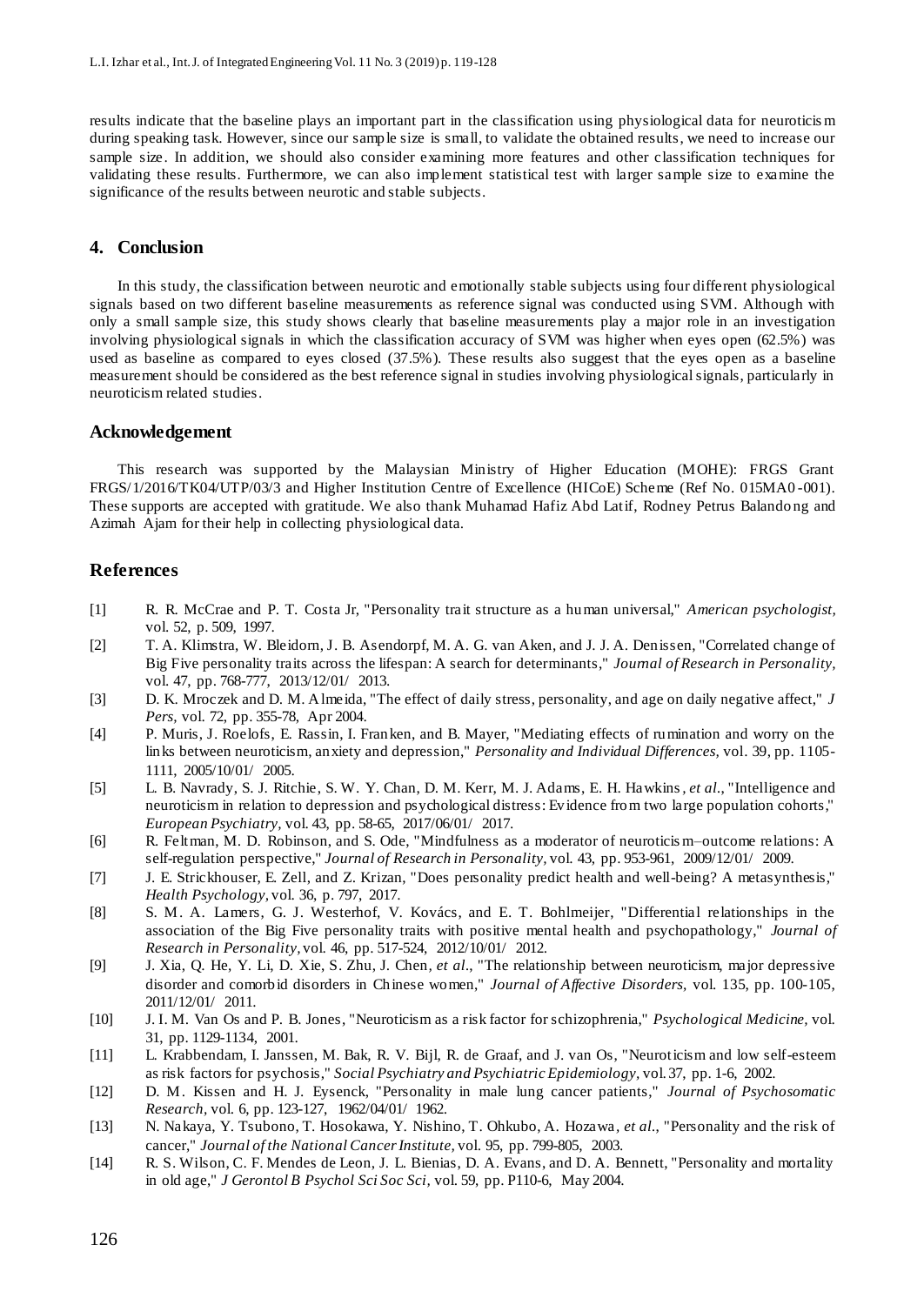- [15] S. J. Weston and J. J. Jackson, "The role of vigilance in the relationship between neuroticism and health: A registered report," *Journal of Research in Personality,* vol. 73, pp. 27-34, 2018/04/01/ 2018.
- [16] S. J. Almada, A. B. Zonderman, R. B. Shekelle, A. R. Dyer, M. L. Daviglus, P. T. Costa *, et al.*, "Neuroticis m and cynicism and risk of death in middle-aged men: The Western Electric Study," *Psychosomatic Medicine,*  vol. 53, pp. 165-175, 1991.
- [17] J. J. Jackson, J. J. Connolly, S. M. Garrison, M. M. Leveille, and S. L. Connolly, " Your friends know how long you will live: A 75-year study of peer-rated personality traits," *Psychological Science,* vol. 26, pp. 335- 340, 2015.
- [18] I. R. Schapiro, L. Ross-Petersen, H. Sælan, K. Garde, J. Olsen, and C. Johansen, "Extroversion and neuroticism and the associated risk of cancer: A Danish cohort study," *American Journal of Epidemiology,*  vol. 153, pp. 757-763, 2001.
- [19] A. Steptoe, J. Wardle, J. Vinck, M. Tuomisto, A. Holte, and L. Wichstrøm, "Personality and attitudinal correlates of healthy and unhealthy lifestyles in young adults," *Psychology & Health,* vol. 9, pp. 331-343, 1994.
- [20] N. S. Roslan, L. I. Izhar, I. Faye, M. N. M. Saad, S. Sivapalan, and M. A. Rahman, "Review of EEG and ERP studies of extraversion personality for baseline and cognitive tasks," *Personality and Individual Differences,*  vol. 119, pp. 323-332, 2017/12/01/ 2017.
- [21] J. Ormel, A. Bastiaansen, H. Riese, E. H. Bos, M. Servaas, M. Ellenbogen*, et al.*, "The biological and psychological basis of neuroticism: Current status and future directions," *Neuroscience & Biobehavioral Reviews,* vol. 37, pp. 59-72, 2013/01/01/ 2013.
- [22] A.-M. Brouwer, M. G. Van Schaik, J. H. Korteling, J. B. van Erp, and A. Toet, "Neuroticism, extraversion, conscientiousness and stress: Physiological correlates," *IEEE transactions on affective computing,* vol. 6, pp. 109-117, 2015.
- [23] W. Boucsein, *Electrodermal activity*. New York: Plenum Press, 1992.
- [24] E. Najafpour, N. Asl-Aminabadi, S. Nuroloyuni, Z. Jamali, and S. Shirazi, " Can galvanic skin conductance be used as an objective indicator of children's anxiety in the dental setting?," *Journal of Clinical and Experimental Dentistry,* vol. 9, pp. e377-e383, 2017.
- [25] N. D. Vogeltanz and J. E. Hecker, "The roles of neuroticis m and controllability/predictability in physiological response to aversive stimuli," *Personality and Individual Differences,* vol. 27, pp. 599-612, 1999/10/01/ 1999.
- [26] N. S. Roslan, L. I. Izhar, Y. X. Feng, I. Faye, E. T. W. Ho, and M. A. Rahman, "An Investigation of Physiological Correlates of Neuroticis m During Speaking Task: A Preliminary Study," in *2018 IEEE-EMBS Conference on Biomedical Engineering and Sciences (IECBES)*, 2018, pp. 515-519.
- [27] G. Gopan, N. Sinha, and D. Babu, "Statistical feature analysis for EEG baseline classification: Eyes Open vs Eyes Closed," in *Region 10 Conference (TENCON), 2016 IEEE*, 2016, pp. 2466-2469.
- [28] R. J. Barry, A. R. Clarke, S. J. Johnstone, C. A. Magee, and J. A. Rushby, "EEG differences between eyesclosed and eyes-open resting conditions," *Clinical Neurophysiology,* vol. 118, pp. 2765-2773, 2007/12/01/ 2007.
- [29] P. Berg and M. Scherg, "A multiple source approach to the correction of eye artifacts," *Electroencephalography and Clinical Neurophysiology,* vol. 90, pp. 229-241, 3// 1994.
- [30] G. Pfurtscheller and F. L. Da Silva, " Event-related EEG/MEG synchronization and desynchronization: basic principles," *Clinical neurophysiology,* vol. 110, pp. 1842-1857, 1999.
- [31] A. Pomares, J. L. Martínez, A. Mandow, M. A. Martínez, M. Morán, and J. Morales, " Ground Extraction from 3D Lidar Point Clouds with the Classification Learner App," in *2018 26th Mediterranean Conference on Control and Automation (MED)*, 2018, pp. 1-9.
- [32] R. K. Begg, M. Palaniswami, and B. Owen, "Support vector machines for automated gait classification," *IEEE transactions on Biomedical Engineering,* vol. 52, pp. 828-838, 2005.
- [33] S. U. Jan, Y. Lee, J. Shin, and I. Koo, "Sensor Fault Classification Based on Support Vector Machine and Statistical Time-Domain Features," *IEEE Access,* vol. 5, pp. 8682-8690, 2017.
- [34] H. Abdullah, T. Penzel, and D. Cvetkovic, "Sleep Heart Rate Variability Analysis and k-Nearest Neighbours Classification of Primary Insomnia," *International Journal of Integrated Engineering,* vol. 10, 2018.
- [35] S. Sanei and J. A. Chambers, "EEG signal processing," 2007.
- [36] A. Dietrich and R. Kanso, "A review of EEG, ERP, and neuroimaging studies of creativity and insight," *Psychological bulletin,* vol. 136, p. 822, 2010.
- [37] N. S. Roslan, H. U. Amin, L. I. Izhar, M. N. M. Saad, and S. Sivapalan, "Role of EEG delta and beta oscillations during problem solving tasks," in *2016 6th International Conference on Intelligent and Advanced Systems (ICIAS)*, 2016, pp. 1-4.
- [38] A. M. Perkins, D. Arnone, J. Smallwood, and D. Mobbs, "Thinking too much: self-generated thought as the engine of neuroticism," *Trends in Cognitive Sciences,* vol. 19, pp. 492-498, 2015/09/01/ 2015.
- [39] K. O. Götz and K. Götz, "Personality characteristics of successful artists," *Perceptual and Motor Skills,* vol. 49, pp. 919-924, 1979.